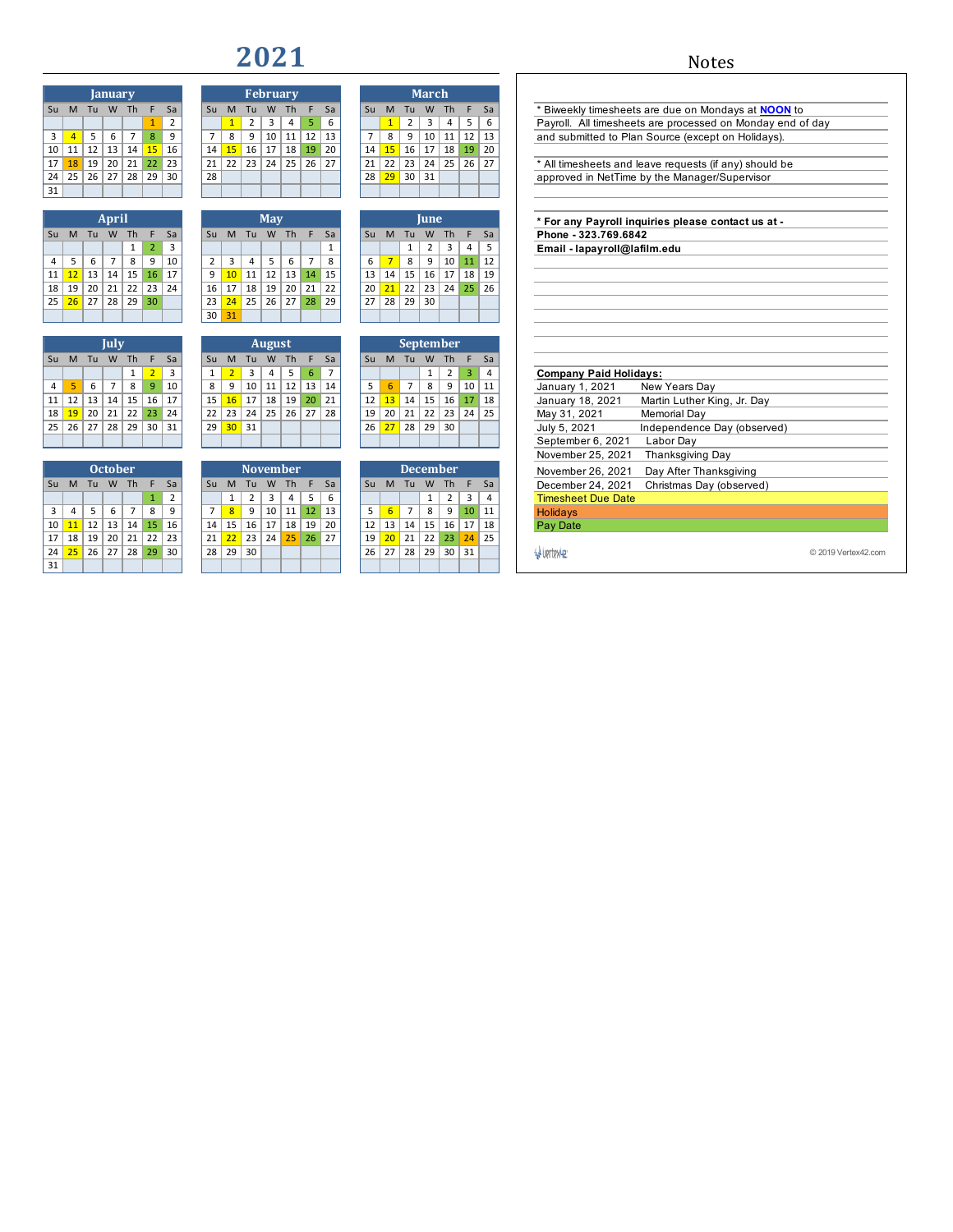

## **2021 Payroll Calendar Summary**

**\* When a holiday interferes with a timesheet due date or pay date, timesheets are due earlier \***

| Pay<br>Week  | <b>Pay Period Start Date</b> | <b>Pay Period End Date</b> | <b>Timecard Due</b> | Pay Date   | Holiday                     | <b>Notes</b>                  |
|--------------|------------------------------|----------------------------|---------------------|------------|-----------------------------|-------------------------------|
|              |                              |                            |                     |            |                             |                               |
| <b>PW-01</b> | 12/20/2020                   | 1/2/2021                   | 1/4/21              | 1/8/2021   | <b>New Year</b>             |                               |
| PW-02        | 1/3/2021                     | 1/16/2021                  | 1/15/21             | 1/22/2021  | <b>MLK Dav</b>              | <b>Timesheets due earlier</b> |
| PW-03        | 1/17/2021                    | 1/30/2021                  | 2/1/21              | 2/5/2021   |                             |                               |
| <b>PW-04</b> | 1/31/2021                    | 2/13/2021                  | 2/15/21             | 2/19/2021  |                             |                               |
| <b>PW-05</b> | 2/14/2021                    | 2/27/2021                  | 3/1/21              | 3/5/2021   |                             |                               |
| <b>PW-06</b> | 2/28/2021                    | 3/13/2021                  | 3/15/21             | 3/19/2021  |                             |                               |
| <b>PW-07</b> | 3/14/2021                    | 3/27/2021                  | 3/29/21             | 4/2/2021   |                             |                               |
| <b>PW-08</b> | 3/28/2021                    | 4/10/2021                  | 4/12/21             | 4/16/2021  |                             |                               |
| <b>PW-09</b> | 4/11/2021                    | 4/24/2021                  | 4/26/21             | 4/30/2021  |                             |                               |
| <b>PW-10</b> | 4/25/2021                    | 5/8/2021                   | 5/10/21             | 5/14/2021  |                             |                               |
| <b>PW-11</b> | 5/9/2021                     | 5/22/2021                  | 5/24/21             | 5/28/2021  |                             |                               |
| <b>PW-12</b> | 5/23/2021                    | 6/5/2021                   | 6/7/21              | 6/11/2021  | <b>Memorial Day</b>         |                               |
| <b>PW-13</b> | 6/6/2021                     | 6/19/2021                  | 6/21/21             | 6/25/2021  |                             |                               |
|              |                              |                            |                     |            | <b>Independence Day</b>     |                               |
| <b>PW-14</b> | 6/20/2021                    | 7/3/2021                   | 7/2/20              | 7/9/2021   | (observed)                  | <b>Timesheets due earlier</b> |
| <b>PW-15</b> | 7/4/2021                     | 7/17/2021                  | 7/19/21             | 7/23/2021  |                             |                               |
| <b>PW-16</b> | 7/18/2021                    | 7/31/2021                  | 8/2/21              | 8/6/2021   |                             |                               |
| <b>PW-17</b> | 8/1/2021                     | 8/14/2021                  | 8/16/21             | 8/20/2021  |                             |                               |
| <b>PW-18</b> | 8/15/2021                    | 8/28/2021                  | 8/30/21             | 9/3/2021   |                             |                               |
| <b>PW-19</b> | 8/29/2021                    | 9/11/2021                  | 9/13/21             | 9/17/2021  | <b>Labor Day</b>            |                               |
| <b>PW-20</b> | 9/12/2021                    | 9/25/2021                  | 9/27/21             | 10/1/2021  |                             |                               |
| <b>PW-21</b> | 9/26/2021                    | 10/9/2021                  | 10/11/21            | 10/15/2021 |                             |                               |
| <b>PW-22</b> | 10/10/2021                   | 10/23/2021                 | 10/25/21            | 10/29/2021 |                             |                               |
| <b>PW-23</b> | 10/24/2021                   | 11/6/2021                  | 11/8/21             | 11/12/2021 |                             |                               |
| <b>PW-24</b> | 11/7/2021                    | 11/20/2021                 | 11/22/21            | 11/26/2021 |                             |                               |
| <b>PW-25</b> | 11/21/2021                   | 12/4/2021                  | 12/6/21             | 12/10/2021 | <b>Thanksgiving Day</b>     |                               |
| <b>PW-26</b> | 12/5/2021                    | 12/18/2021                 | 12/20/21            | 12/23/2020 | <b>Christmas (observed)</b> | Pay date earlier              |
| <b>PW-01</b> | 12/19/2021                   | 1/1/2022                   | 1/3/22              | 1/7/2021   |                             |                               |
|              |                              |                            |                     |            |                             |                               |
|              |                              |                            |                     |            |                             |                               |
|              |                              |                            |                     |            |                             |                               |